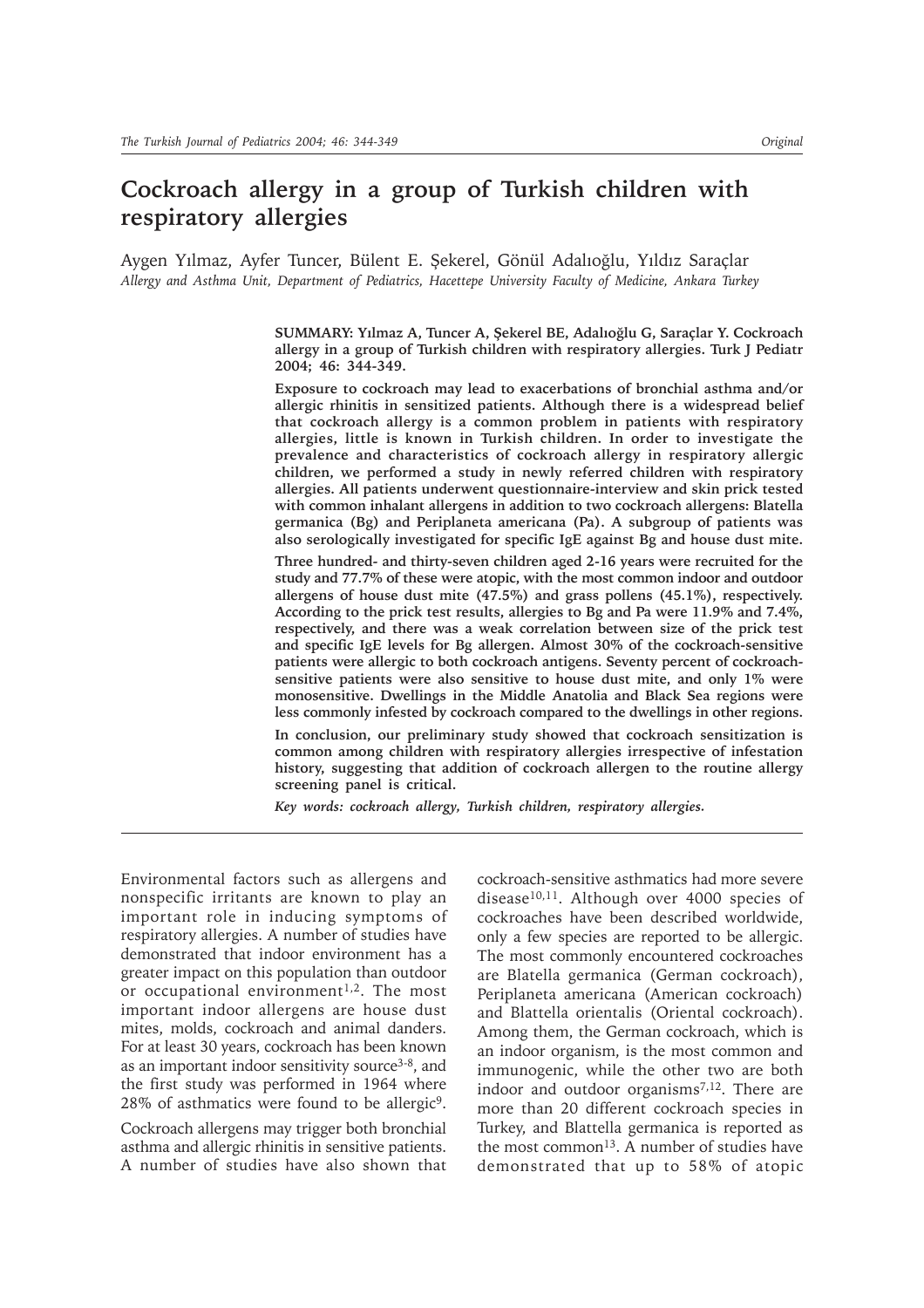asthmatic patients in some parts of the USA are sensitized to cockroach allergens, particularly those living in multiple dwellings in larger urban areas. However, in Europe this prevalence seems to be lower<sup>14,15</sup>. Although house dust mite is reported to be the most frequently sensitized indoor allergen in Turkey, there is little information regarding the possible role of cockroaches in respiratory allergies, especially in childhood<sup>16</sup>. This study has been carried out in order to determine the prevalence and characteristics of cockroach allergy in a group of Turkish children with respiratory allergies. Our observations form the basis of this report.

### **Material and Methods**

The study has been carried out in Hacettepe University Pediatric Allergy and Asthma Outpatient Clinic by enrolling all newly referred children due to respiratory allergies during a fivemonth period. This clinic is the largest allergy clinic in the country, with a wide spectrum of patients from different regions of the country. A total of 337 children aged 2-16 years with asthma and/or allergic rhinitis from five different regions of Turkey completed the study. All had relevant recurrent symptoms of bronchial asthma and/or allergic rhinitis. Diagnoses were made mainly by referred physicians but were confirmed by the physicians of the study center including documentation of reversible airway obstruction for asthmatics<sup>17</sup>. Patients were studied if they had no usage of antihistaminic during the past month, no history of immunotherapy and no exacerbation during the last two weeks. While recruiting subjects, social class and economic status were not taken into consideration. Participants included both inner city and rural small town residents.

Patients were recruited if their parents gave informed consent and were questioned in person by a single physician (AY). Age, sex, cockroach infestation of the house, presence of cat at home, and home location were recorded.

The following standardized common inhalant allergen extracts were used from Center Laboratories (Port Washington, New York, USA) for skin prick tests: Dermatophagoides pteronyssinus, D. farina, grass, tree and weed pollens, cat and dog epithelium, Alternaria alternate and Cladosporium herbatum, as well as two cockroach allergens: Blattella germanica (Bg) and Periplaneta americana (Pa). The puncture method was used in skin prick tests (Duotip, bifurcated needles, Lincoln Diagnostic, Decatur, IL, USA), and a mean wheal diameter (longest plus shortest divided by two) was recorded after 15 min. The test was considered as positive with a wheal size of a minimum of 3 mm larger than negative control. Histamine dihydrochloride (10 mg/ml) and buffer solution were used as positive and negative controls, respectively. The same physician (AT) performed and evaluated all skin tests to prevent interobserver variability. Patients who had dermographism were excluded from the study and those who had at least one positive skin prick test were classified as atopic.

Venous blood was drawn into serum separation tubes and stored 60 min at room temperature and spinned at 1200 g for 10 min to separate the serum. All the samples were frozen at -20°C not more than 180 days and studied on two occasions. Using kits from Dr. Fooke Laboratories and UniCAP fluorenzyme immunoassay (FEIA, Pharmacia Upjohn, Uppsala, Sweden), serum total IgE and specific IgE levels (for house dust mite and Blattella germanica) were studied according to manufacturers' instructions, respectively.

Results were given as mean±standard deviation for demographic data or as ratio of the positive results. Group comparisons were made using Student's t test or chi-square for quantitative data and frequencies, respectively. Pearson test was used for correlation analyses. A two-sided p value less than 0.05 was considered significant. The Statistical Package for Social Sciences (SPSS) version 6.0 was used for analyses.

### **Results**

In the study group, mean age was  $8.6 \pm 0.22$ years and there were more boys (male/ female=1.4/1), asthmatics (81.6%) and atopics (n=262, 77.7%). Nonatopics were younger than atopics  $(6.8 \pm 0.45 \text{ vs. } 9.1 \pm 0.24 \text{ years})$ respectively,  $p < 0.01$ ) and there was no sex difference between these two subgroups (Table I). The most commonly sensitized indoor and outdoor allergens were house dust mites (61.1%) and grass pollens (58.0%), respectively, and distribution of allergies is shown in Table II with regard to their diagnoses. The frequency of pollen sensitivity was higher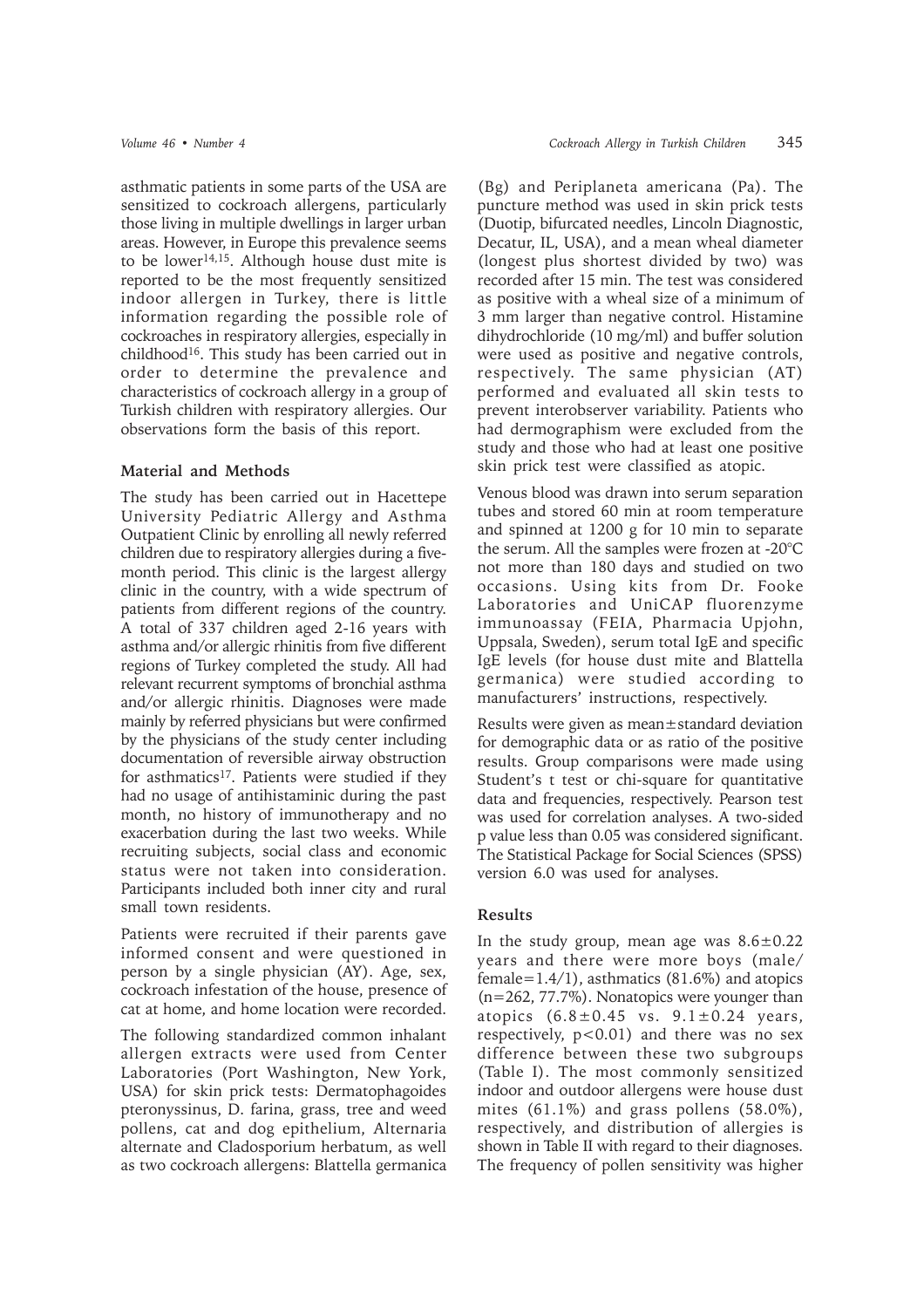|                         | Atopic           | Nonatopic      | Total            |
|-------------------------|------------------|----------------|------------------|
| Number                  | 262              | 75             | 337              |
| Age#                    | $9.1 \pm 0.24$   | $6.8 \pm 0.45$ | $8.6 \pm 0.22$   |
| Sex (boys/girls)        | 1.4/1            | 1.8/1          | 1.4/1            |
| Asthmatics*             | 43.3             | 17.2           | 60.5             |
| Asthmatics & Rhinitics* | 17.8             | 3.3            | 21.1             |
| Rhinitics*              | 18.4             |                | 18.4             |
| Total IgE# (IU/ml)      | $360.7 \pm 0.27$ | $211 \pm 0.17$ | $302.7 \pm 0.22$ |
| Origin                  |                  |                |                  |
| Mediterranean region*   | 8.9              | 3.9            | 12.8             |
| Black Sea region*       | 29.1             | 5.3            | 34.4             |
| Middle Anatolia region* | 25.8             | 7.1            | 32.9             |
| East-Southeast region*  | 8.0              | 4.2            | 12.2             |
| Agean region*           | 5.9              | 1.8            | 7.7              |

| Table I. Characteristics of the Study Group |
|---------------------------------------------|
|---------------------------------------------|

#: mean±standard error of the mean, \*: percentage of the total group.

in rhinitics (p<0.0001) compared to asthmatics, whereas dermatophagoid sensitivity was higher in asthmatics ( $p < 0.001$ ). 14.8% (50/337) of the study group (19%[50/262] of the atopics) were sensitive to cockroach assessed by skin prick test, and sensitivity to Pa and Bg were 7.4% and 11.9% (9.5% and 15.3% in atopics), respectively. Although it did not reach statistical significance, asthmatics were more frequently sensitized to cockroaches compared to rhinitics (Table II). There was no difference between cockroach-sensitive and nonsensitive patients with regard to sex, age (data not shown) and reported cockroach infestation (Table III). Seventy-two percent of Pa-sensitive and 70% of Bg-sensitive patients were also sensitive to dermatophagoids, and there was a significant difference between cockroach-sensitive and nonsensitive patients with regard to dermatophagoid sensitivity (71.5% vs 42.3%, p<0.001). Most patients (60%) sensitized to either cockroach species were also sensitive to the other (p<0.001). Except for four children, cockroach-sensitive patients were also sensitized to other aeroallergens.

Almost 29% of the study group reported cockroach infestation in their homes, and the majority were Bg (70.7%). Most of the study patients were from Middle Anatolia (87 atopics and 24 nonatopics, 32.9% of the study group)

|                | Asthmatics $n$ (%) | Asthmatics/Rhinitics n (%) | Rhinitics $n$ (%) | Total $n$ $(\%)$ |
|----------------|--------------------|----------------------------|-------------------|------------------|
| Cockroach      | 30 (14.7)          | 14 (19.7)                  | 6(9.6)            | 50 (14.8)        |
| РA             | 18 (8.8)           | 5(7.0)                     | 2(3.2)            | 25(7.4)          |
| BG             | 24 (11.7)          | 11(15.4)                   | 5(8.0)            | 40 (11.9)        |
| Dermatophagoid | 95 (46.5)          | 42(59.1)                   | 23 (37.0)         | 160 (47.5)       |
| Grass pollens  | 68 (33.3)          | 41 (57.7)                  | 43 (69.3)         | 152(45.1)        |
| Tree pollens   | 36 (17.6)          | 15(21.1)                   | 20(32.2)          | 71(21.1)         |
| Weed pollens   | 20(9.8)            | 20(28.1)                   | 26 (41.9)         | 66 (19.6)        |
| Cat danders    | 21(10.2)           | 13 (18.3)                  | 11(17.7)          | 45 (13.4)        |
| Molds          | 57 (27.9)          | 22(30.9)                   | 24 (38.7)         | 103 (30.6)       |
|                |                    |                            |                   |                  |

**Table II.** Aeroallergen Sensitivity in the Study Group (n=337)

PA: Periplaneta americana; BG: Blattella germanica.

**Table III.** Cockroach Sensitivity According to Infestation

|                             | Cockroach infestation $n$ (%) |           |            |
|-----------------------------|-------------------------------|-----------|------------|
|                             | No                            | Yes       | Total      |
| Sensitized to cockroach     | 29 (58)                       | 21 (42)   | 50 (14.8)  |
| Not sensitized to cockroach | 209 (72.8)                    | 78 (27.2) | 287 (85.2) |
| Total                       | 238 (70.7)                    | 99 (29.3) | 337 (100)  |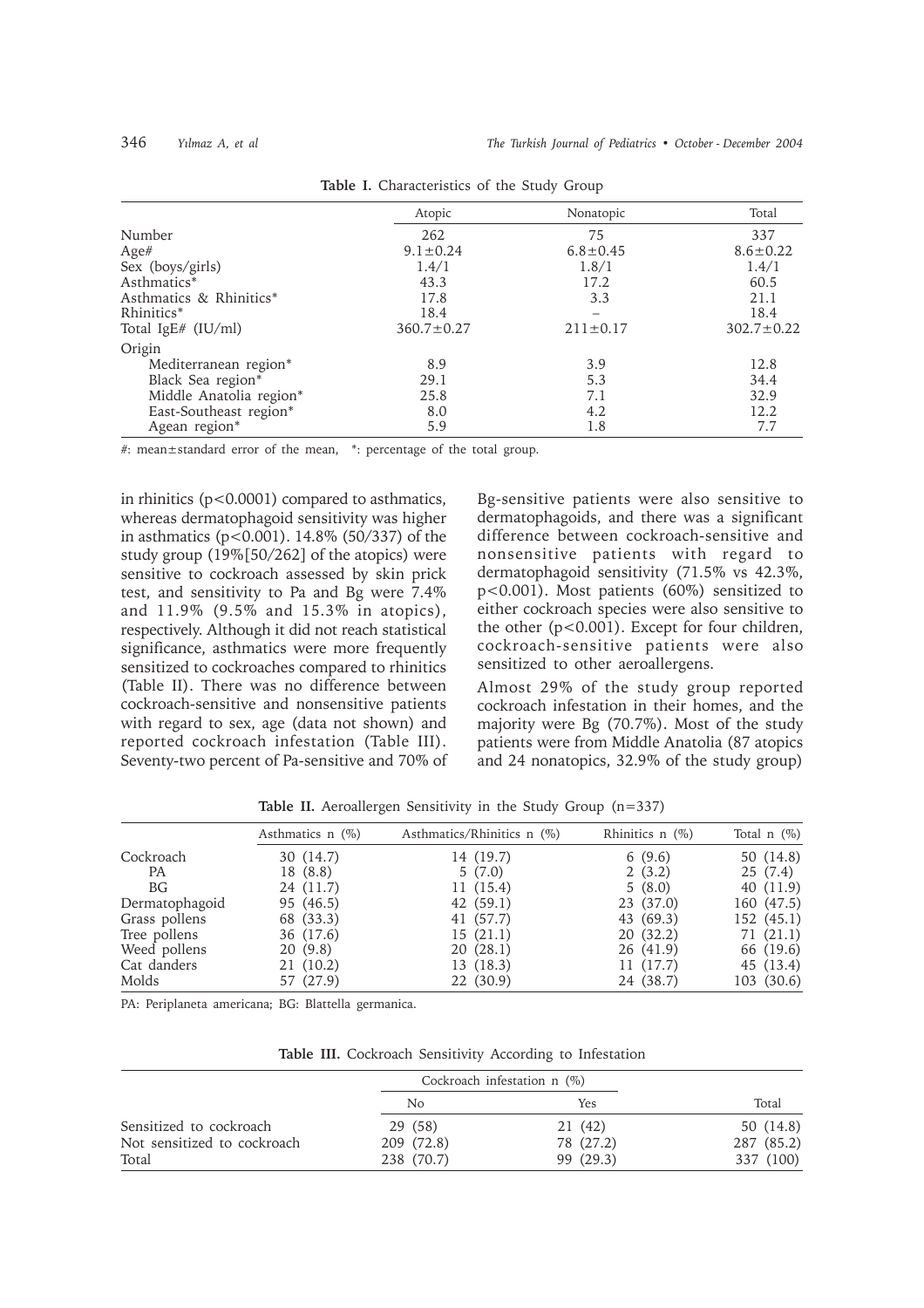and Black Sea regions (98 atopics and 18 nonatopics, 34.4% of the study group) of the country, and these patients also reported less frequent infestation of their houses  $(p<0.001)$ . There was no difference for atopy, sex and cockroach sensitivity between the different geographical regions (data not shown).

Serum total IgE levels were measured in 320 of 337 patients because of errors in laboratory settings. Mean total IgE levels were 302.7, 360.7 and 211 IU/ml in the study group and atopic and nonatopic subgroups, respectively. As expected, total IgE levels were higher in atopics (p<0.05) compared to nonatopics. Total IgE levels of cockroach, cat or grass pollen-sensitive patients were higher than nonatopics and house dust mite-sensitive patients (data not shown, p<0.005 for each).

Although there was a good correlation between skin prick test results and specific IgE levels for dermatophagoids  $(r=0.89, p<0.001)$ , this was not the case for cockroach  $(r=0.19$ , p>0.05). Eight of the patients declared presence of cat. However, there were no associations for cockroach and cat sensitivity with regard to presence of cat in the home  $(p>0.05)$ .

## **Discussion**

We believe that the experience documented here clearly indicates the necessity of inclusion of cockroach antigen in routine allergy screening panels for Turkish children with respiratory allergies, as it may have a prevalence of up to 15%. It is most frequent in asthmatics and its sensitivity is often associated with house dust mite allergy. We also documented that presence of cockroach infestation history is less reliable to guide the search for sensitivity.

To our knowledge, this is the first study addressing the prevalence and characteristics of cockroach sensitivity in a group of Turkish children with respiratory allergies. We were surprised to find that almost 15% of children with respiratory allergies were sensitized to cockroach assessed by skin prick test. Our findings of cockroach sensitization in 14.7% of atopic asthmatics, 19.7% of children with both asthma and rhinitis and finally, in 9.6% of rhinitics are comparable with the frequencies achieved in Europe, but lower than the results of the USA. One potential explanation for these results is genetic factors of our population.

However, our results from high-risk children cannot be compared directly with previous studies where significant differences existed between study populations.

Cockroach sensitivity in children is reported to be up to 70% in some regions of the USA19, 24% in France, 6% in Sweden and 15% in Spain20-22. In our study skin test reactivity to cockroach among atopic Turkish children demonstrated a lower prevalence than the other two studies performed in our country which were done in both pediatric and adult populations. The first one was conducted in the Middle Anatolian region and found that 25.7% of adult asthmatic patients were cockroachsensitive16. The other one, conducted in the East Mediterranean area, interestingly found that 51.4% of asthmatic children were cockroach-sensitive23. Although our results are comparable with the first study, the latter seems to report a very high rate. There are some possible reasons for this difference, such as study method, study population and regional differences; however, our study does not allow us to reach any conclusion in that regard.

The German cockroach has been regarded as the most widespread of the cockroaches with a high allergic potential6,19. Based on previous reports, it has been demonstrated that B. germanica is the most common and P. Americana one of the commonest cockroach species in our country<sup>13</sup>. Like this previous study, we also showed that Bg appeared to be the most commonly infested cockroach. Furthermore, prevalence of sensitivity to Bg (11.9%) was higher than sensitivity to Pa (7.4%) and most Pa-sensitive patients were also sensitive to Bg. Our results seem to support the revious reports where presence of allergenic crossreactivity between different cockroach species has been reported<sup>24</sup>. Therefore it seems prudent to consider that the addition of only Bg allergen extracts to the routine allergy batteries of skin tests may provide satisfactory results to determine cockroach sensitivity.

In accordance with previous studies a great majority of our cockroach-sensitive patients (expect for 4 subjects) have multiple additional inhalant allergies evident from skin prick testing. Therefore, it is quite difficult to consider the extent to which cockroach allergen is contributing to the allergic inflammation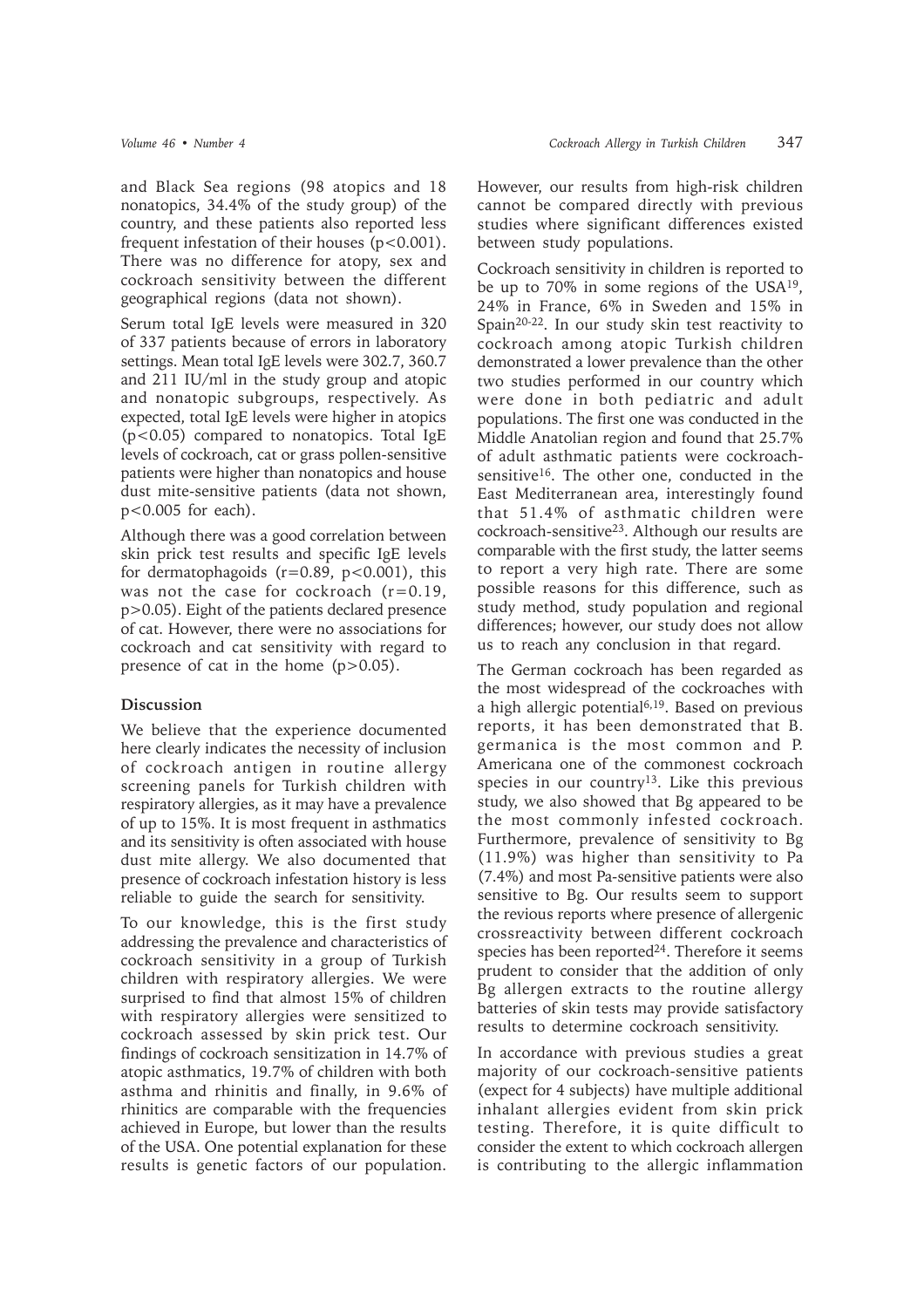aside from other allergens. Interestingly, four patients had isolated cockroach sensitivity both to Bg and Pa, which supports crossreactivity between different cockroach species<sup>11,14,22,26</sup>.

Cockroaches usually prefer to live in high temperatures and humid environments, so we were expecting higher frequencies of cockroach sensitivities among patients living in seaside regions because of increased exposure5. Our results showed that there were higher frequencies of cockroach infestation in patients coming from the Black Sea and Middle Anatolian regions; however, there was no interregional difference for the sensitivity. The most likely explanations for this inconsistency are age, sex and socio-economical differences between the subgroups studied.

Although we found a significant and good correlation between prick test and specific IgE levels in regard to house dust mite allergen, this was not the case for cockroach, which indicates further standardization of cockroach allergen is required. However, our study design did not investigate a possible reason.

Previous studies reported inconsistent results in terms of crossreactivity between cockroach and other allergens<sup>3,8,16</sup>. We observed that almost 70% of our patients with cockroach allergy were also sensitive to house dust mite, suggesting crossreactivity between two allergens. Supporting this, Mungan et al.<sup>16</sup>, in an adult study from Turkey, also reported that 70% of their cockroach allergic patients were also sensitive to house dust mites.

In conclusion, our preliminary study showed that cockroach sensitization is frequent among children with respiratory allergies regardless of the infestation history of the houses. The addition of Bg allergen in allergy screening panels may give satisfactory results. As skin prick test and specific IgE detection were not correlated, as in the house dust mite, further standardization of the allergen is required. Further studies are needed to document the characteristics of the patients and their effect on prognosis.

#### **REFERENCES**

- 1. Kang B, Jones J, Johnson J, Kang IJ. Analysis of indoor environment and atopic allergy in urban populations with bronchial asthma. Ann Allergy 1989; 62: 30-34.
- 2. Gelber LE, Seltzer LH, Bouzoukis JK, Pollard SM, Chapman MD, Platt-Mills TA. Sensitization and exposure to indoor allergens as risk factors for asthma among patients presenting to hospital. Am Rev Respir Dis 1993; 174: 573-578.

348 *Yılmaz A, et al* The Turkish Journal of Pediatrics • October - December 2004

- 3. Mathews KP. Aerobiology and inhalant allergens. In: Middleton E (ed). Allergy Principles and Practice.St. Louis: The C.V. Mosby Company; 1988: 312-372.
- 4. Bernton HS, Brown H. Cockroach allergy II: the relation of infestation to sensitization. South Med J 1967; 60: 852-855.
- 5. Bernton HS, Brown H. Insect allergy: the allergenic potentials of the cockroach. South Med J 1969; 62: 1207-1210.
- 6. Schulaner FA. Sensitivity to cockroach in three groups of allergic children. Pediatrics 1970; 45: 465-466.
- 7. Roth LM, Wills ER. The medical and veterinary importance of cockroaches. Miscellaneous Smithsonian Collections 1957; 134: 10.
- 8. Bernton HS, Brown H. Cockroach allergy: age of onset of skin reactivity. Ann Allergy 1970; 28: 420-422.
- 9. Bernton HS, Brown H. Insect allergy: Preliminary studies of the cockroach. J Allergy 1964; 35: 506.
- 10. Kivity S, Struhar D, Grief J, et al. Cockroach allergen: an important cause of perennial rhinitis. Allergy 1989; 44: 291-293.
- 11. Kang BC, Wu CW, Johnson J. Characteristics and diagnoses of cockroach-sensitive bronchial asthma. Ann Allergy 1992; 68: 237-244.
- 12. Ross HH. The order of entognaths and insects. In: Ross HH (ed). A Textbook of Entomology. New York: John Wiley and Sons, Inc; 1982: 265-502.
- 13. Lodos N. Blattaria. In: Lodos N (ed). Türkiye Entomolojisi. İzmir. Ege Üniversitesi Ziraat Fakültesi Yayınları; 1991: 301-320.
- 14. Sastre J, Ibanez MD, Lombardero M, Laso MT, Lehrer S. Allergy to cockroaches in patients with asthma and rhinitis in an urban area (Madrid). Allergy 1996; 51: 582-586.
- 15. De Blay F, Sanchez J, Hedelin G, et al. Dust and airborne exposure to allergens derived from cockroach (Blatella germanica) in low-cost public housing in Strasbourg. J Allergy Clin Immunol 1997; 99: 107-112.
- 16. Mungan D, Çelik G, Sin B, Baybek S, Demirel Y, Mısırlıgil Z. Characteristic features of cockroach hypersensitivity in Turkish asthmatic patients. Allergy 1998; 53: 870-873.
- 17. Global Initiative for Asthma. Global strategy for asthma management and prevention. NHLBI/WHO workshop report. Maryland: NIH publication no; 95-3659; 1995: 23-24.
- 18. Cockcroft DW. Mechanism of perennial allergic asthma. Lancet 1983; 2: 253-255.
- 19. Garcia DP, Corbett ML, Sublett JL, et al. Cockroach allergy in Kentucky: a comparison of inner city, suburban, and small town populations. Ann Allergy 1994; 72: 203-208.
- 20. Mosimann B, Peitrequin R, Blanc C, Pecoud A. Allergie aux blattes (cafards) dans une population suisse souffrant d'asthme et de rhinite chroniques. Schweiz Med Wochenschr 1992; 122: 1245-1248.
- 21. Birnbaum J, Orlando JP, Charpin D, Vervloet D. Cockroaches and mites share the same beds. J Allergy Clin Immunol 1995; 96: 561-562.